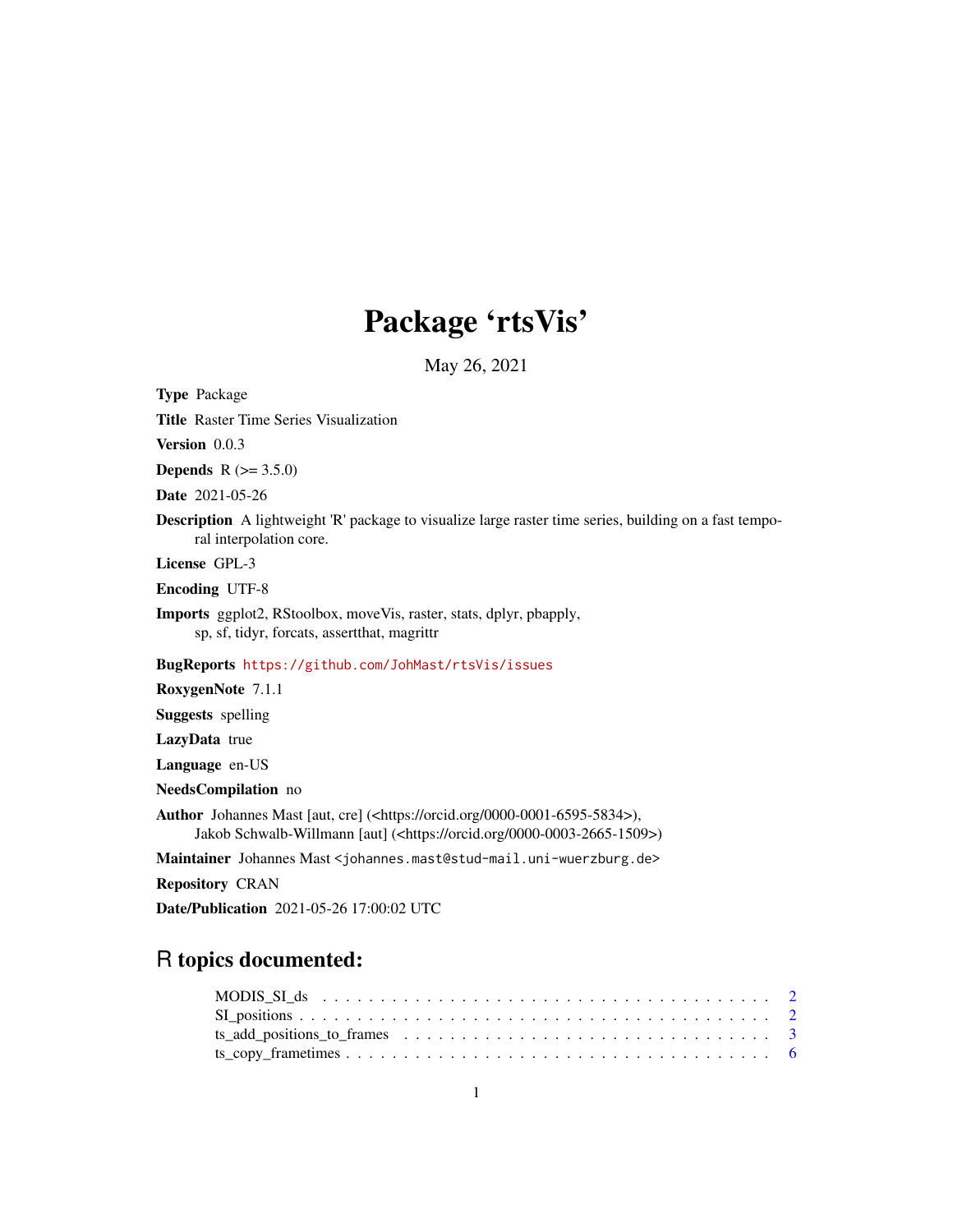#### <span id="page-1-0"></span>2 SI\_positions

| Index |  |  |  | 16 |
|-------|--|--|--|----|
|       |  |  |  |    |
|       |  |  |  |    |
|       |  |  |  |    |
|       |  |  |  |    |
|       |  |  |  |    |

MODIS\_SI\_ds *Example MODIS time series for southern Slovenia.*

#### Description

105 MODIS MCD43A4 Images covering the time from 2020-02-15 to 2020-05-29 , downsampled by a factor of 4 and subset to bands 1 to 4 to serve as lightweight example time series. Acquired from LP DAAC using the getSpatialData package.

#### Usage

MODIS\_SI\_ds

#### Format

A list of 105 raster objects

#### Source

<https://lpdaac.usgs.gov/tools/usgs-earthexplorer/>

| SI_positions | Example vector data for Slovenia. |
|--------------|-----------------------------------|
|--------------|-----------------------------------|

#### Description

Three sets of example vector data for Slovenia. Two sp objects and one matrix object. Chosen to match the "MODIS\_SI\_ds" raster data.

#### Usage

SI\_positions

#### Format

A list of three sets of example vector data:

- points\_matrix A matrix of coordinates corresponding to the coordinates of two points in Slovenia. Manually created. MODIS sinusoidal projection.
- points SpatialPointsDataFrame of four points in Slovenian municipalities. Manually created. MODIS sinusoidal projection.
- polygons SpatialPolygonsDataFrame of three polygons corresponding to borders of municipalities. Acquired from GADM. MODIS sinusoidal projection. ...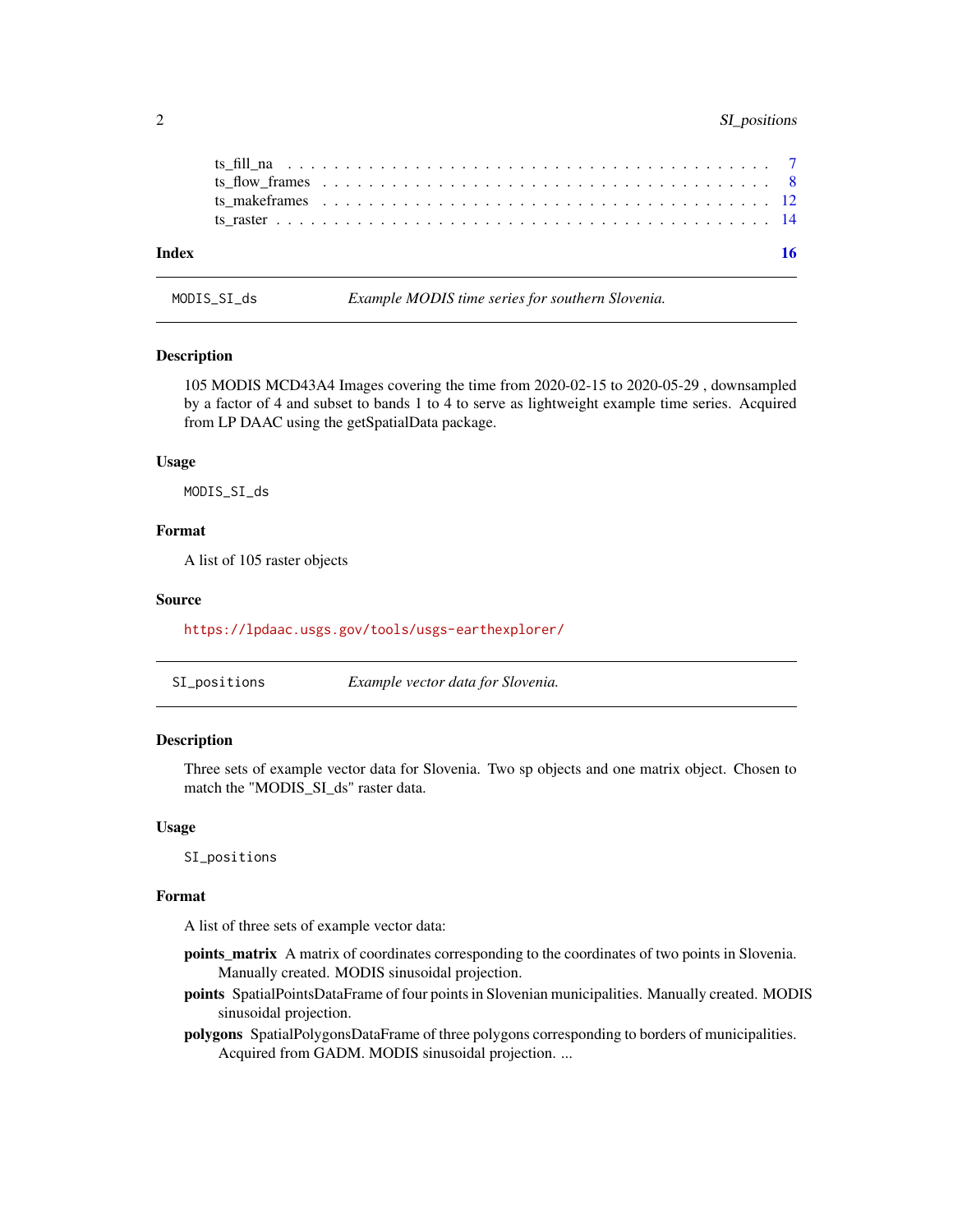#### <span id="page-2-0"></span>Source

<https://gadm.org/data.html>

```
ts_add_positions_to_frames
```
*Add points, coordinates, or polygons to a list of spatial plots*

#### Description

Add points, coordinates, or polygons to a list of spatial plots

#### Usage

```
ts_add_positions_to_frames(
 r_frame_list,
 positions,
 position_names = NULL,
 pcol = "red",tcol = "red",psize = 2,tsize = 7,
  ttype = "text",
  t_{\text{light}} = 0,
  t_vjust = 0,
  position_legend_title = "Position",
  legend_position = "right",
  aes_by_pos = FALSE,
  col_by_pos = FALSE,
  add_text = FALSE
)
```
#### Arguments

| list of ggplots, as generated by ts_makeframes.                                                                                                                                                                          |
|--------------------------------------------------------------------------------------------------------------------------------------------------------------------------------------------------------------------------|
| object containing the coordinates. One of                                                                                                                                                                                |
| • A two-column matrix of coordinates where the first column corresponds<br>to the longitude and the second column corresponds to the latitude.                                                                           |
| • A SpatialPolygonsDataFrame from which coordinates can be extracted.                                                                                                                                                    |
| • A SpatialPointsDataFrame from which coordinates can be extracted.                                                                                                                                                      |
| • An sf object containing POINTS, POLYGONS or MULTIPOLYGONS                                                                                                                                                              |
| (Optional) character, names of the positions to be added in legend or text (If<br>position_names<br>add_text). By default, will create placeholder names by combining the object<br>type and Id (Example: *"Polygon 3"*) |
| (Optional) character, color of the spatial objects. Default is "red".                                                                                                                                                    |
| (Optional) character, if add_text: The color of the text. Default is "red".                                                                                                                                              |
|                                                                                                                                                                                                                          |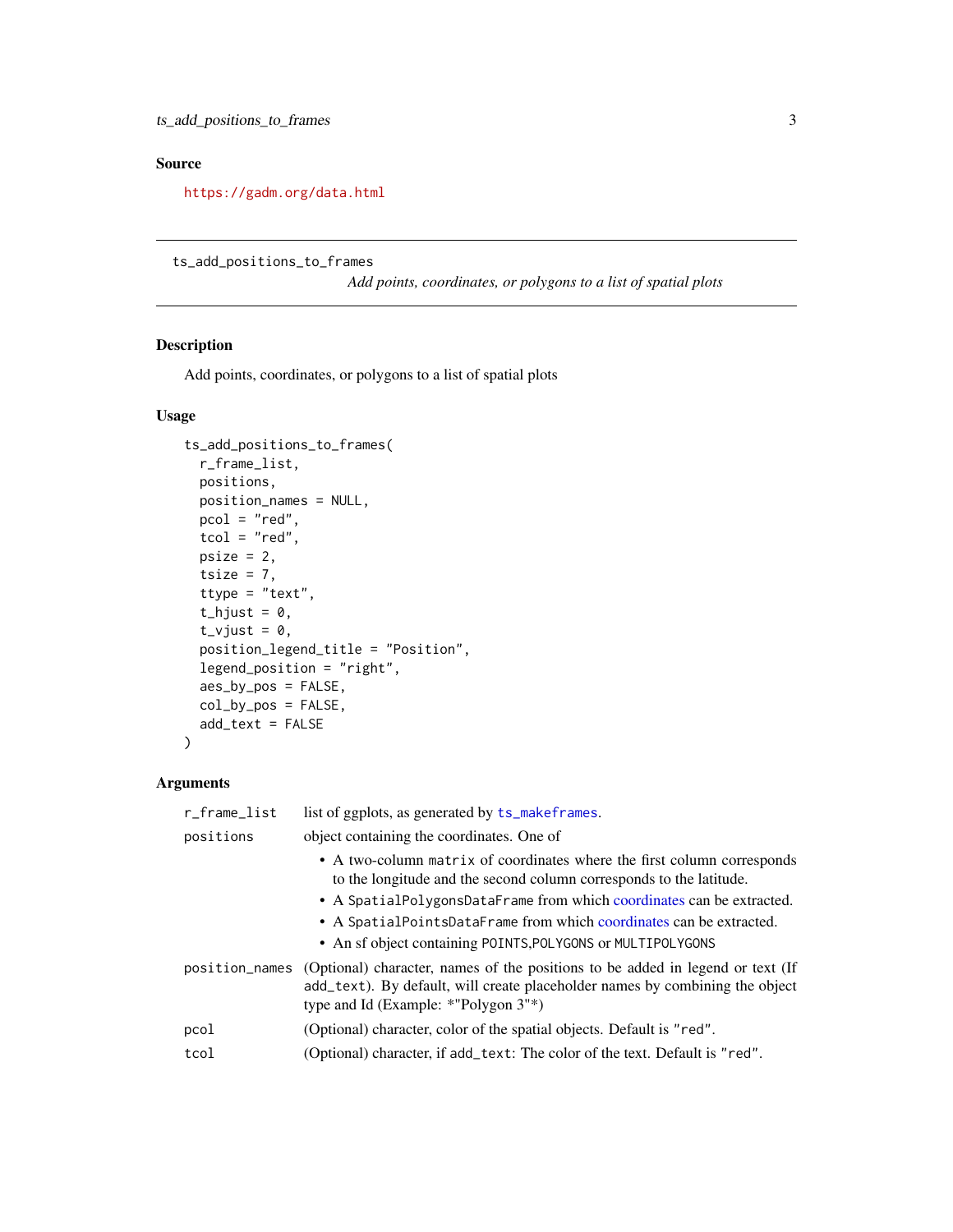<span id="page-3-0"></span>

| psize                 | (Optional) numeric, plot size of the spatial objects. Default is 2.                                                                                                                                                                   |
|-----------------------|---------------------------------------------------------------------------------------------------------------------------------------------------------------------------------------------------------------------------------------|
| tsize                 | (Optional) numeric, if add_text: The size of the text. Default is 7.                                                                                                                                                                  |
| ttype                 | (Optional) character, if add_text: The type of the text. Either "label" or<br>"text". Default is "text".                                                                                                                              |
| t_hjust               | (Optional) numeric, if add_text: Horizontal offset of the text in map units.<br>Default is 0.                                                                                                                                         |
| $t_v$ yjust           | (Optional) numeric, if add_text: Vertical offset of the text in map units. Default<br>$is0$ .                                                                                                                                         |
| position_legend_title |                                                                                                                                                                                                                                       |
|                       | (Optional) character, title of the legend. Default is "Position".                                                                                                                                                                     |
| legend_position       |                                                                                                                                                                                                                                       |
|                       | (Optional) character, position of the legend. Use "none" to disable the legend.<br>Default is "right"                                                                                                                                 |
| aes_by_pos            | (Optional) logical. If TRUE: vary some aesthetic (linetype for polygons, shape<br>for points) to be different for each position? If FALSE, this also disables the<br>legend, as no notable classes will be plotted. Default is FALSE. |
| col_by_pos            | (Optional) logical. If TRUE: vary the color to be different for each position? If<br>TRUE, overrides aes_by_pos and pcol. Default is FALSE.                                                                                           |
| add_text              | (Optional) logical. If TRUE: add a text to each position using add_text. Default<br>is "False".                                                                                                                                       |

#### Details

The function takes a positions object, which can be a spatial object or a matrix of coordinates, and adds them to each of the elements of r\_frame\_list. Optionally it also adds text at their respective positions usin[gadd\\_text.](#page-0-0)

- ts\_add\_positions\_to\_frames is intended to be an easy way to add multiple objects to the spatial frames at fixed positions. For adding individual positions or text, potentially at varying positions, it is recommended to all [add\\_gg](#page-0-0) and [add\\_text](#page-0-0) directly.

#### Value

A list of ggplots with added positions.

#### Author(s)

Johannes Mast

#### See Also

[add\\_text](#page-0-0) [add\\_gg](#page-0-0)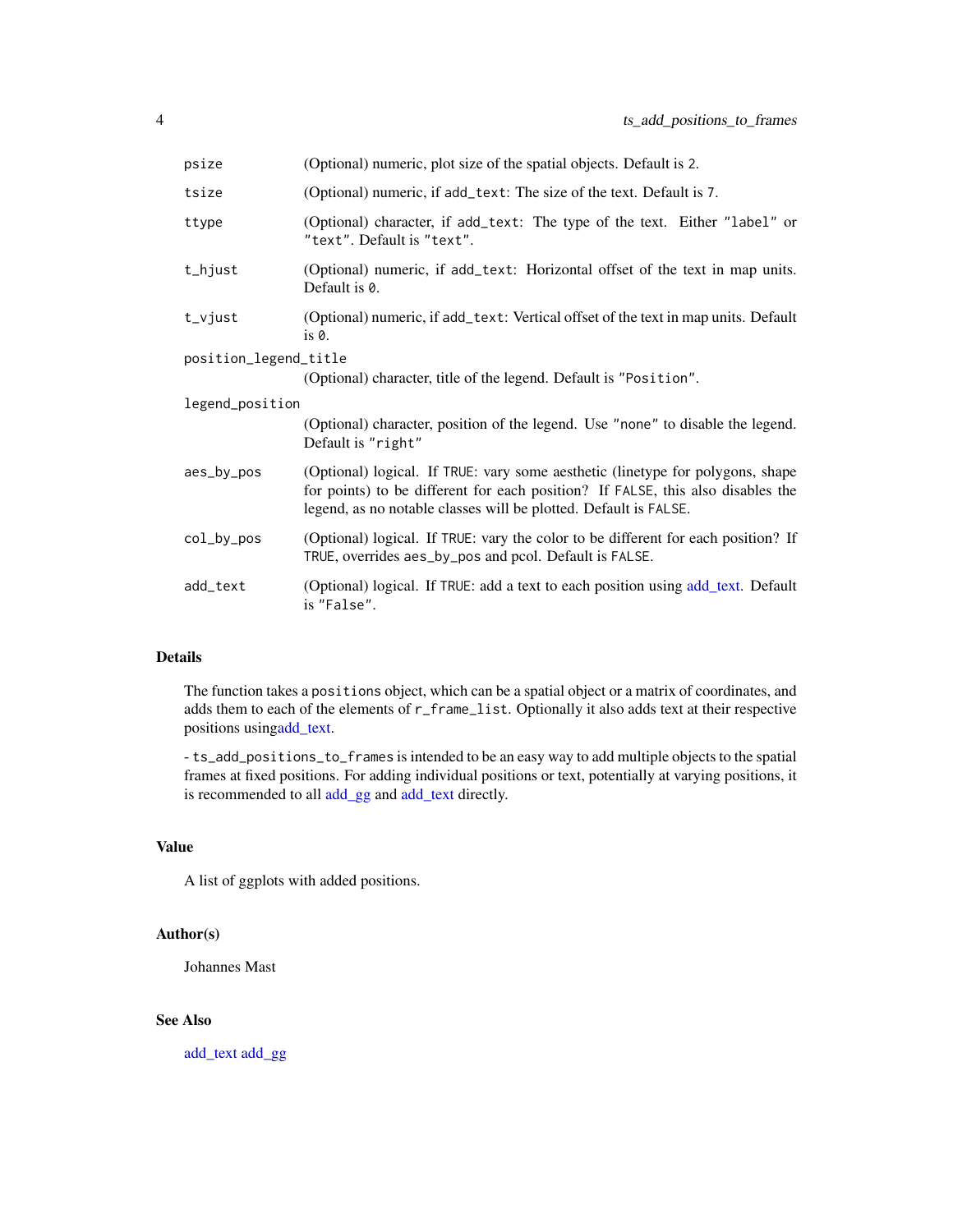#### Examples

```
#Setup
library(rtsVis)
library(ggplot2)
 # Load example dataset at a greatly increased interval
x_list <- MODIS_SI_ds[seq(1,length(MODIS_SI_ds),30)]
x_dates <- do.call(c, lapply(MODIS_SI_ds,attr,"time") )[seq(1,length(MODIS_SI_ds),30)]
#Fill NAs
x_list_filled <- ts_fill_na(x_list)
#Make a sequence of output dates, double the length of input dates
out_dates <-seq.POSIXt(from = x_dates[1],
                       to = x_dates[length(x_dates)],length.out = length(x_dates)*2 )
#For each output date, interpolate a raster image from the input files
r_list_out <- ts_raster(r_list = x_list_filled,
                        r_times = x_dates,
                        out_times = out_dates,
                        fade_raster = TRUE)
#Create the frames
# as from the desired layers
r_frames \leq ts_makeframes(x_list = r_flist_out, samplesize = 10,
                          l\_indices = c(1, 4, 3)#optional: Use moveVis functions to add additional elements to our frames
#library(magrittr)
# r_frames <- r_frames %>%
# moveVis::add_labels(x = "Longitude", y = "Latitude")%>%
# moveVis::add_northarrow(colour = "white", position = "bottomright") %>%
# moveVis::add_timestamps(type = "label") %>%
# moveVis::add_progress()
#### Add the polygons
# Add polygons to the frames
polygons <- SI_positions$polygons #Polygons of Slovenian municipalities covered by the raster
r_frames_style_poly <-
  ts_add_positions_to_frames(
   r_frame_list = r_frames,
   positions = polygons,
   psize = 1,
   pcol = "red",
   position_names = c("Radece", "Ljubljana", "Kocevje"),
    position_legend_title = "Obcina",
   legend_position = "left",
    aes_by_pos = FALSE
  )
#Look at one of the new frames
r_frames_style_poly[5]
#Alternatively add points
```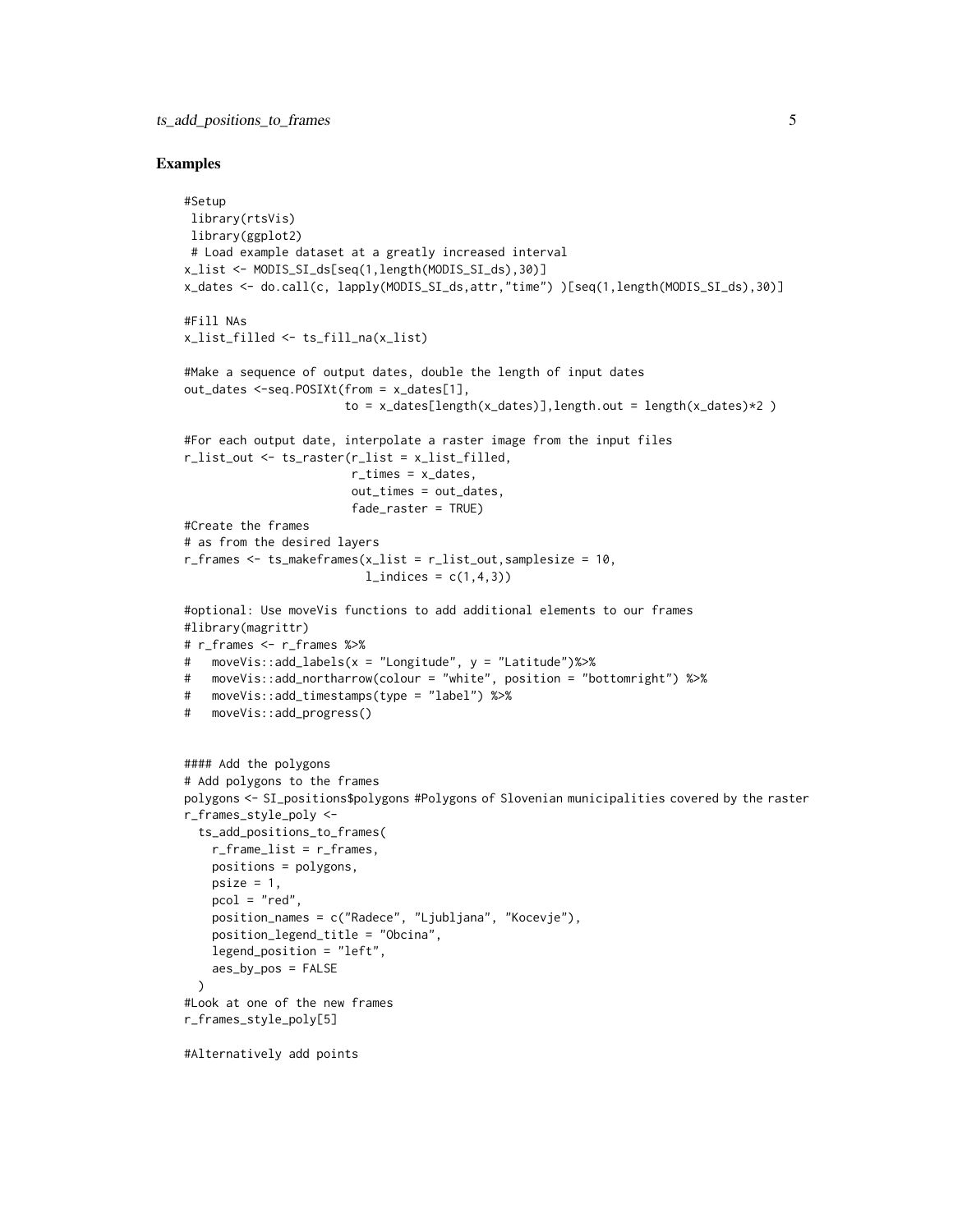```
points <- SI_positions$points #Points in Slovenia
r_frames_style_point <- rtsVis::ts_add_positions_to_frames(r_frame_list = r_frames,
                                    positions = points,
                                    psize = 4,
                                    pcol = "orange",
                                   position_names = c("Ljubljana",
                                           "Ivancna Gorica",
                                          "Dolenjske Toplice",
                                             "Loski Potok"),
                                  position_legend_title = "Obcina",
                                    legend_position = "right",
                                    aes_by_pos = TRUE,
                                    add_text = TRUE,
                                    ttype = "label",
                                    tsize = 3,
                                    t_{\text{+}}hjust = -3000,
                                    t_vjust = 1000)
#Look at one of the new frames
# r_frames_style_point[5]
#Alternatively add points
# points_mat <- SI_positions$points_matrix #Points in Slovenia
# r_frames_style_point_mat <- ts_add_positions_to_frames(r_frame_list = r_frames,
# positions = points_mat,
# psize = 4,
# pcol = "orange",
# position_names = c("A",
^{\prime\prime} B" ), ^{\prime\prime} B" ), ^{\prime\prime}# position_legend_title = "Point",
# legend_position = "right",
# aes_by_pos = TRUE,
# add_text = TRUE,
# ttype = "label",
# tsize = 3,
# t_hjust = -3000,
# t_vjust = 1000)
#Look at one of the new frames
# r_frames_style_point_mat[5]
```
ts\_copy\_frametimes *Sets frametimes for a list of frames*

#### Description

Sets frametimes for a list of frames

#### Usage

ts\_copy\_frametimes(x, y)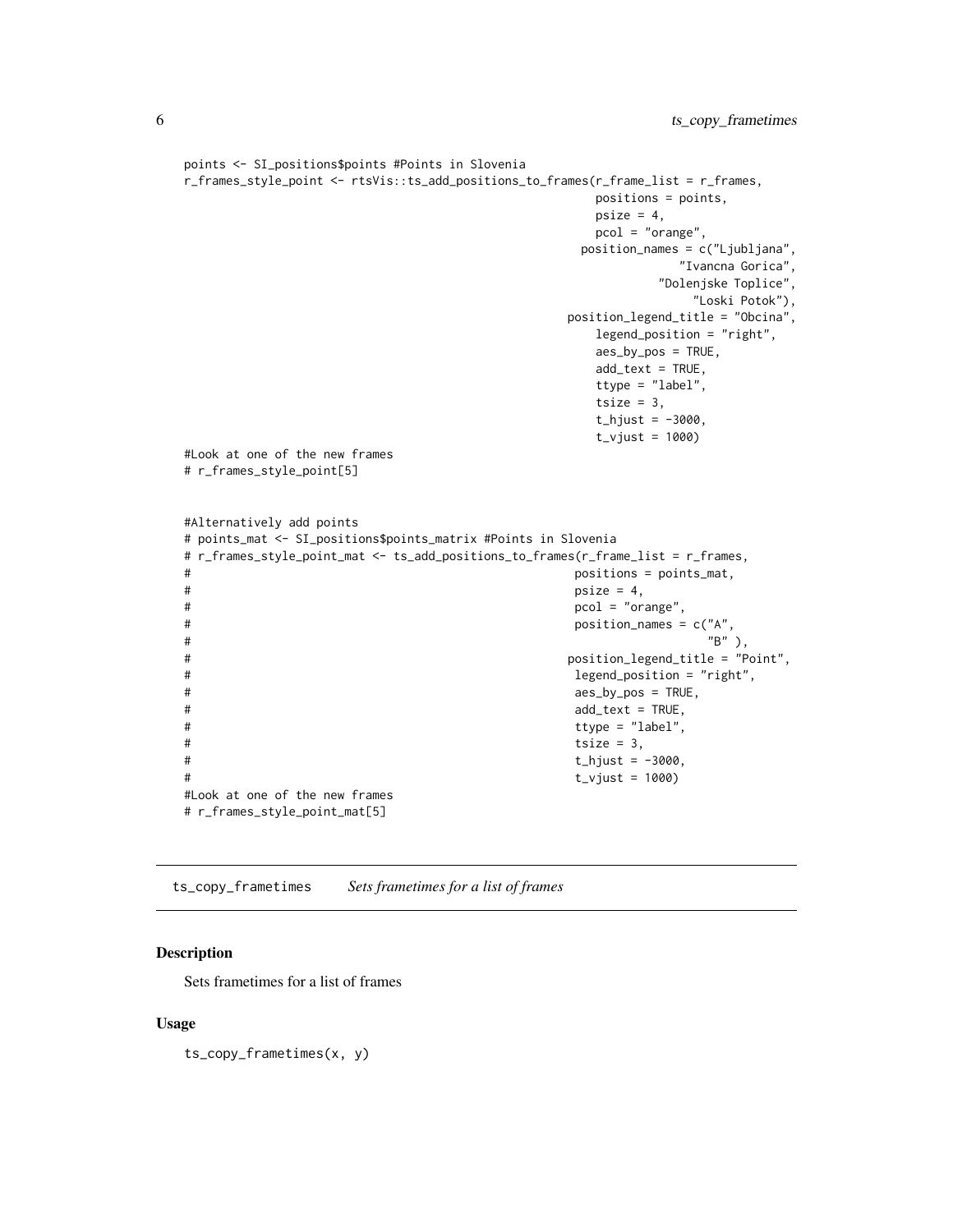#### <span id="page-6-0"></span> $ts\_fill\_na$  7

#### Arguments

| A list to which timestamps are added.         |
|-----------------------------------------------|
| A list from which the timestamps are derived. |

#### Value

A list identical to x with timestamps carried over from y.

| ts_fill_na | Fill NA values in a raster time series |  |  |
|------------|----------------------------------------|--|--|
|------------|----------------------------------------|--|--|

#### Description

Fill NA values in a raster time series

#### Usage

ts\_fill\_na(x\_list\_fill, maskvalues = NULL, verbose = FALSE, ...)

#### Arguments

| x_list_fill | a list of raster objects.                                                                                                                                |
|-------------|----------------------------------------------------------------------------------------------------------------------------------------------------------|
| maskvalues  | numeric, a vector of values to be set to NA before the masking.                                                                                          |
| verbose     | (Optional) logical. If TRUE outputs progress. Default is FALSE.                                                                                          |
| $\cdot$     | additional arguments to be passed on to approx NA. Of particular interest is the<br>rule argument which defines how first and last cells are dealt with. |

#### Details

Loads all layers of a specific bands into a stack and uses [approxNA](#page-0-0) to fill the NAs if possible. Note that the procedure requires the entire list of raster layery for each band to be be stacked. It is therefore very memory intensive and likely to fail for very large time series.

#### Value

A list of rasters with NAs filled.

#### Author(s)

Johannes Mast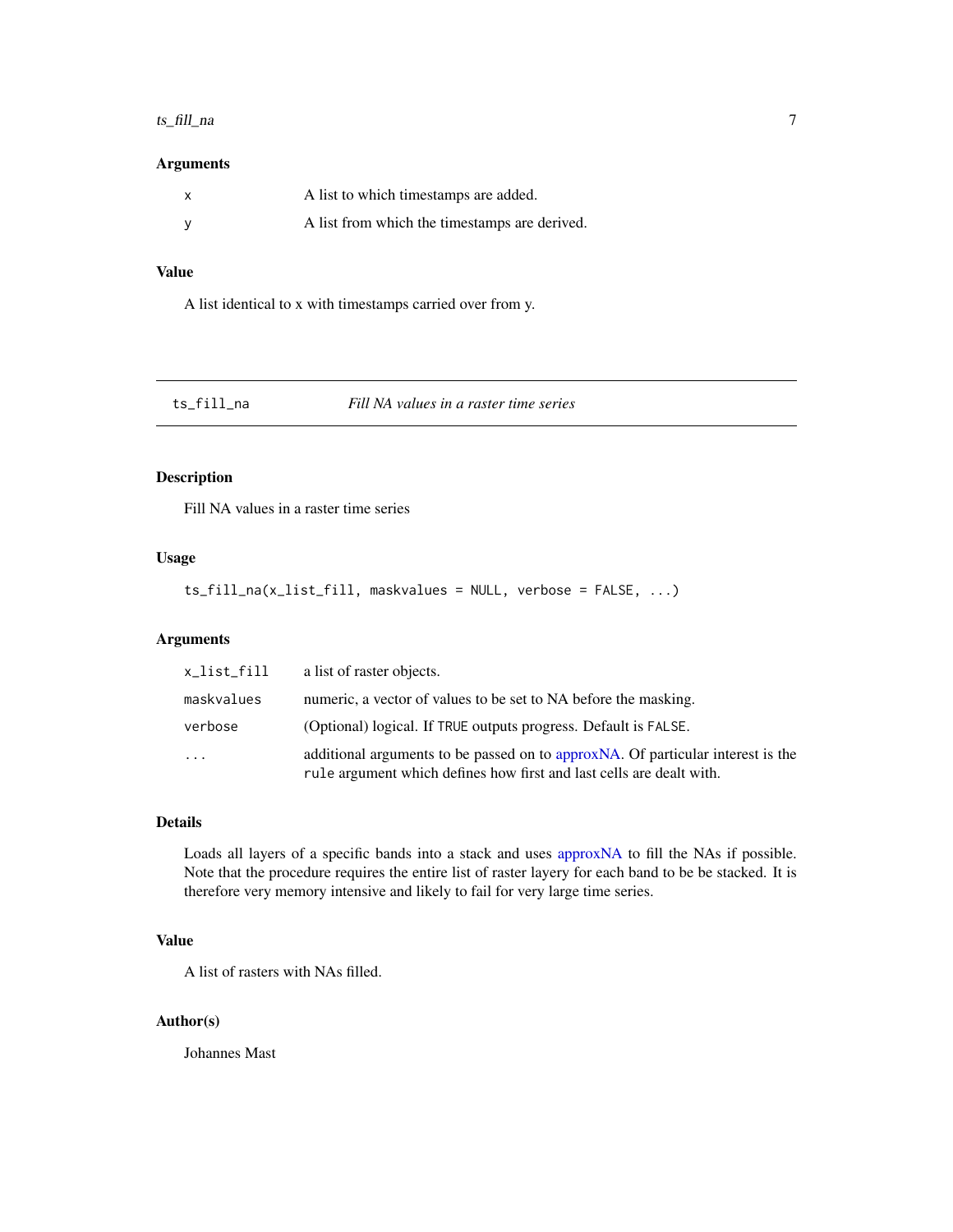#### Examples

```
#Setup
library(rtsVis)
x_list <- MODIS_SI_ds[seq(1,length(MODIS_SI_ds),15)] #A list of raster objects
#Fill NAs
x_list_filled <- ts_fill_na(x_list)
```
ts\_flow\_frames *Create a series of charts of a raster time series*

#### Description

Create a series of charts of a raster time series

#### Usage

```
ts_flow_frames(
  r_list,
 positions = NULL,
 position_names = NULL,
  band_names = NULL,
 band_colors = NULL,
  val_min = NULL,
  val_max = NULL,val_by = NULL,
  plot_size = 1,
  position_legend = NULL,
  legend_position = "right",
  band_legend = NULL,
  band_legend_title = NULL,
  position_legend_title = NULL,
  pbuffer = NULL,
  plot_function = "line",
  aes_by_pos = TRUE,
  FUN = NULL,
  return_df = FALSE,
  ...
\mathcal{L}
```
#### Arguments

| r_list    | list of rasters, as generated by ts_raster.          |
|-----------|------------------------------------------------------|
| positions | (Optional) object containing the coordinates. One of |

<span id="page-7-0"></span>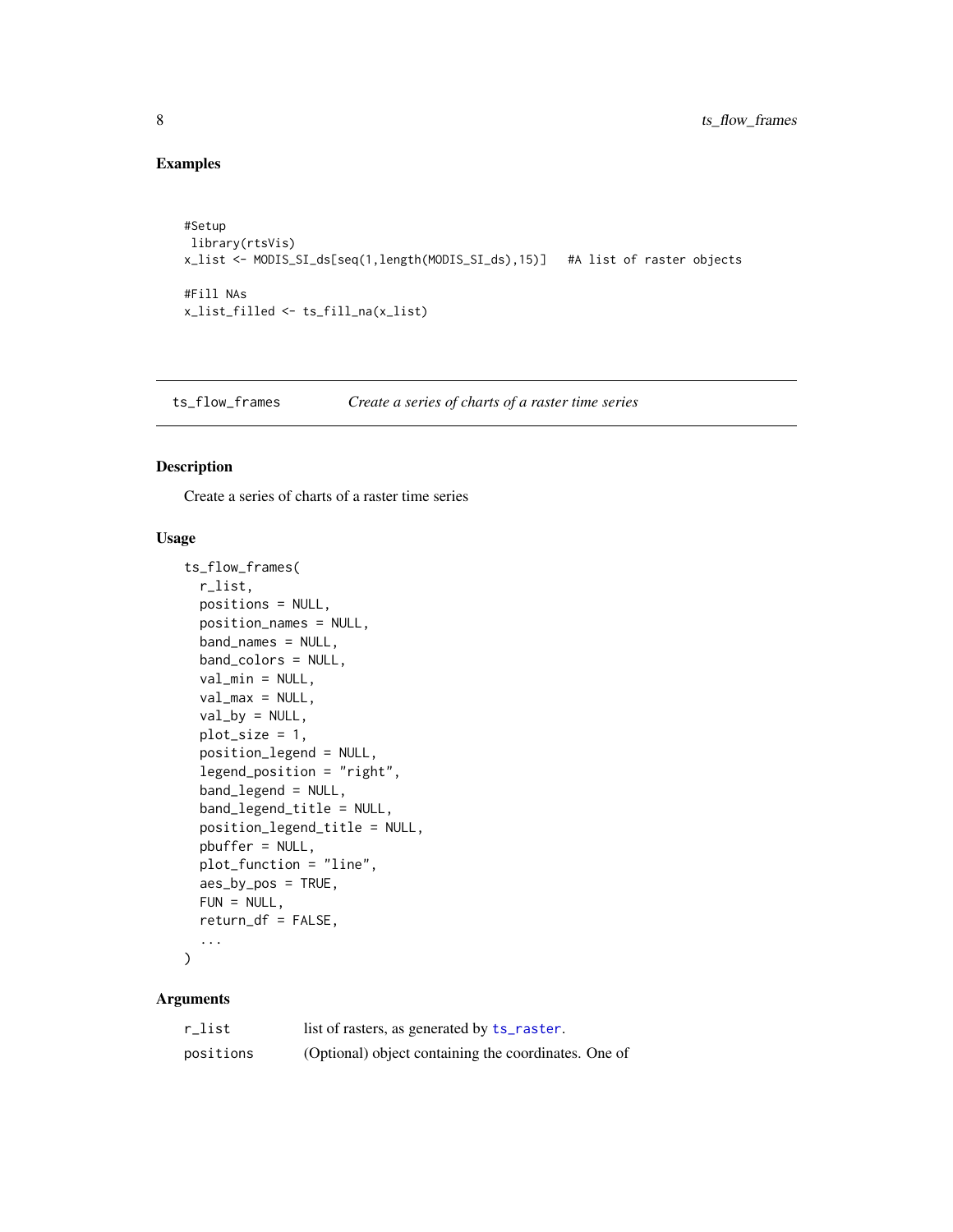|                       | • A two-column matrix of coordinates where the first column corresponds<br>to the longitude and the second column corresponds to the latitude.<br>• A SpatialPolygonsDataFrame<br>• A SpatialPointsDataFrame                    |
|-----------------------|---------------------------------------------------------------------------------------------------------------------------------------------------------------------------------------------------------------------------------|
|                       | • An sf object containing POINTS, POLYGONS or MULTIPOLYGONS                                                                                                                                                                     |
|                       | If no positions are specified, one position is assumed to be the entire extent of<br>the rasters.                                                                                                                               |
| position_names        | (Optional) character, names of the positions to be added in legend or text. By<br>default, will create placeholder names by combining the object type and Id (Ex-<br>ample: "Polygon 3")                                        |
| band_names            | (Optional) character, names of the bands to be added in legend, if band_legend.<br>By default, will create placeholder names by band index (Example: "Band 3").                                                                 |
| band_colors           | (Optional) character, colors which represent the bands in the plot. Must be in<br>matching order to band_names. If r_list is discrete, the colors will be mapped<br>to the different levels. By default will use ggplot colors. |
| val_min               | (Optional) numeric, minimum value of the y-axis. By default chooses a rounded<br>minimum value of the rasters contained within r_list.                                                                                          |
| val_max               | (Optional) numeric, maximum value of the y-axis. By default chooses a rounded<br>maximum value of the rasters contained within r_list.                                                                                          |
| val_by                | (Optional) numeric, interval value of the y-axis. Default is 0.1.                                                                                                                                                               |
| plot_size             | (Optional) numeric, size for the ggplot objects. Default is 1.                                                                                                                                                                  |
| position_legend       |                                                                                                                                                                                                                                 |
|                       | (Optional) logical. If TRUE: Add a legend for the positions. Only recommended<br>if aes_by_pos is also TRUE.                                                                                                                    |
| legend_position       |                                                                                                                                                                                                                                 |
|                       | (Optional) character, position of the legend. Use "none" to disable all legends.<br>Default is "right".                                                                                                                         |
| band_legend           | (Optional) logical. If TRUE: Add a legend for the bands. Default is TRUE.                                                                                                                                                       |
| band_legend_title     |                                                                                                                                                                                                                                 |
|                       | (Optional) character, title of the band legend. Default is "Bands".                                                                                                                                                             |
| position_legend_title |                                                                                                                                                                                                                                 |
|                       | (Optional) character, title of the band legend. Default is "Positions".                                                                                                                                                         |
| pbuffer               | (Optional) numeric. The radius of a buffer around each object which will be<br>applied before extraction. By default, no buffer is used.                                                                                        |
| plot_function         | (Optional) character or function, type of the plots to produce. Currently sup-<br>ported are 'line', 'line2', 'vio', 'dens', 'dens2', 'bar_stack', 'bar_fill',<br>'pie'.One of                                                  |
|                       | • 'line' A line chart, suited for comparing trends between bands                                                                                                                                                                |
|                       | • 'line2' A line chart, suited for comparing trends between positions                                                                                                                                                           |
|                       | • 'vio' A density chart, suited for comparing of distributions across bands<br>and positions                                                                                                                                    |
|                       | • 'dens' A density chart, suited for comparing of distributions across posi-<br>tions                                                                                                                                           |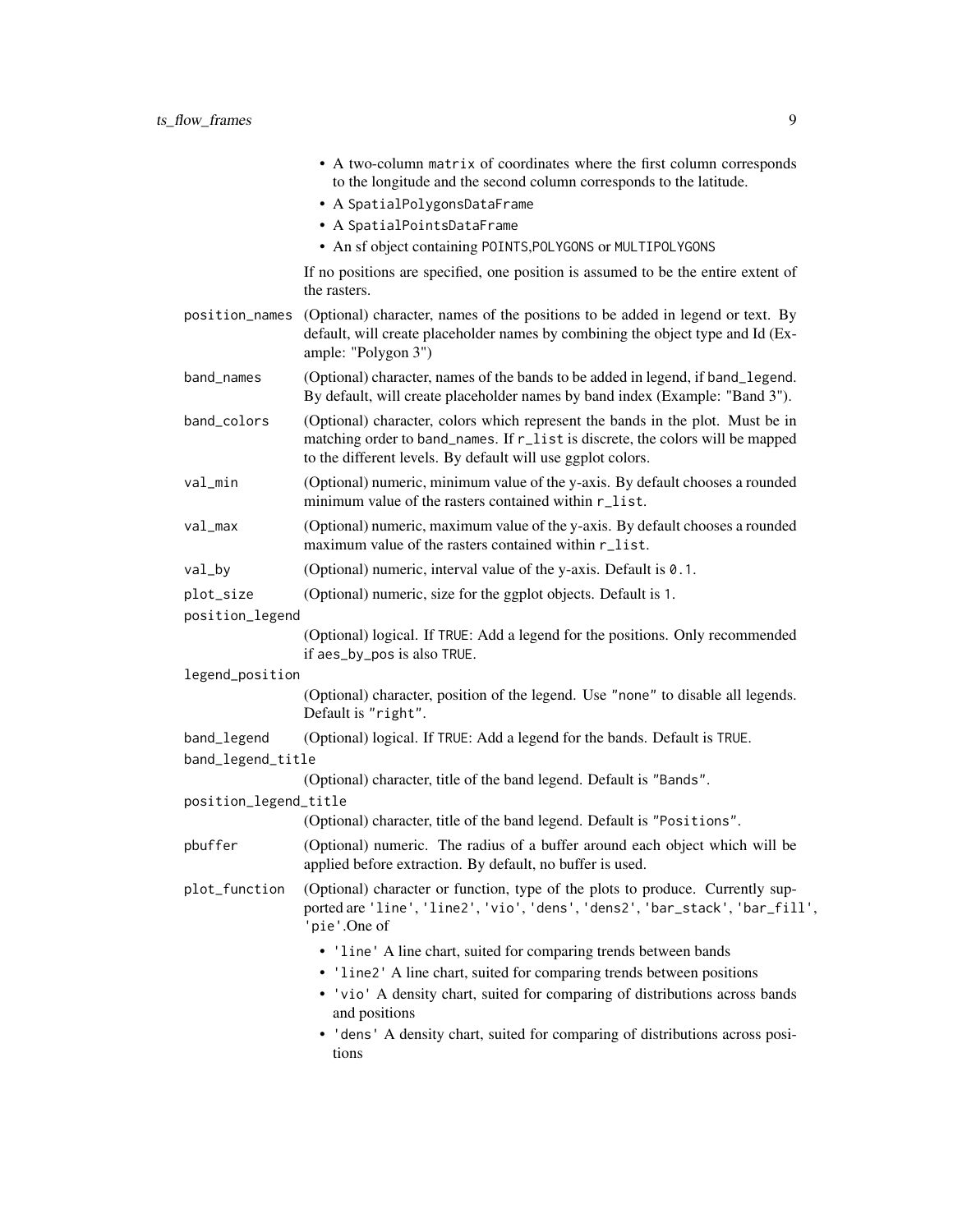<span id="page-9-0"></span>

|            | • 'dens2' A density chart, suited for comparing of distributions across bands                                                                                                                                                                                                                                                                                                           |
|------------|-----------------------------------------------------------------------------------------------------------------------------------------------------------------------------------------------------------------------------------------------------------------------------------------------------------------------------------------------------------------------------------------|
|            | • 'bar_stack' A horizontal bar chart, suited for visualizing counts and pro-<br>portions among discrete data.                                                                                                                                                                                                                                                                           |
|            | • 'bar_fill' A horizontal bar chart, suited for visualizing proportions among<br>discrete data.                                                                                                                                                                                                                                                                                         |
|            | • 'pie' A pie chart, suited for visualizing rough proportions among discrete<br>data with few categories.                                                                                                                                                                                                                                                                               |
|            | Alternatively, a custom function with similar structure and arguments can be<br>passed to create other types of plots. Default is "line".                                                                                                                                                                                                                                               |
| aes_by_pos | (Optional) logical. If TRUE: vary the linetype aesthetic to be different for each<br>position? If FALSE, this also disables the position_legend, as no notable<br>classes will be plotted. Ignored by some plot types which inherently map posi-<br>tion to facets. Default is TRUE.                                                                                                    |
| <b>FUN</b> | (Optional) function to summarize the values (e.g. mean) during the extraction.<br>See extract for more details. Default is "NULL". Summarizing in this way is<br>not sensible for many plot types which visualize distribution or count. Note<br>that usually, summarize statistics will be calculated in an appropriate way by the<br>plot_function rather than during the extraction. |
| return_df  | (Optional) logical. Return a dataframe with the extracted values instead of a<br>plot? This can be useful for experimenting with plot creation. Default is FALSE.                                                                                                                                                                                                                       |
| $\cdots$   | (Optional) additional arguments for plot_function.                                                                                                                                                                                                                                                                                                                                      |

#### Details

Values are extracted using [extract](#page-0-0) and plotted on a [ggplot.](#page-0-0) The type of the ggplot is specified by plot\_function. Currently supported are "line" and "violin" as well as custom functions which accept similar inputs. The function may fail for large polygons and long time series. Be aware that if [ts\\_raster](#page-13-1) is used with fade, interpolation may be used to generate raster values.

#### Value

A list of ggplots, one for each element of r\_list.

#### Author(s)

Johannes Mast

#### See Also

[ts\\_raster](#page-13-1)

#### Examples

```
#' #Setup
library(rtsVis)
# Load example dataset at a greatly increased interval
x_list <- MODIS_SI_ds[seq(1,length(MODIS_SI_ds),30)]
x_dates <- do.call(c, lapply(MODIS_SI_ds,attr,"time") )[seq(1,length(MODIS_SI_ds),30)]
```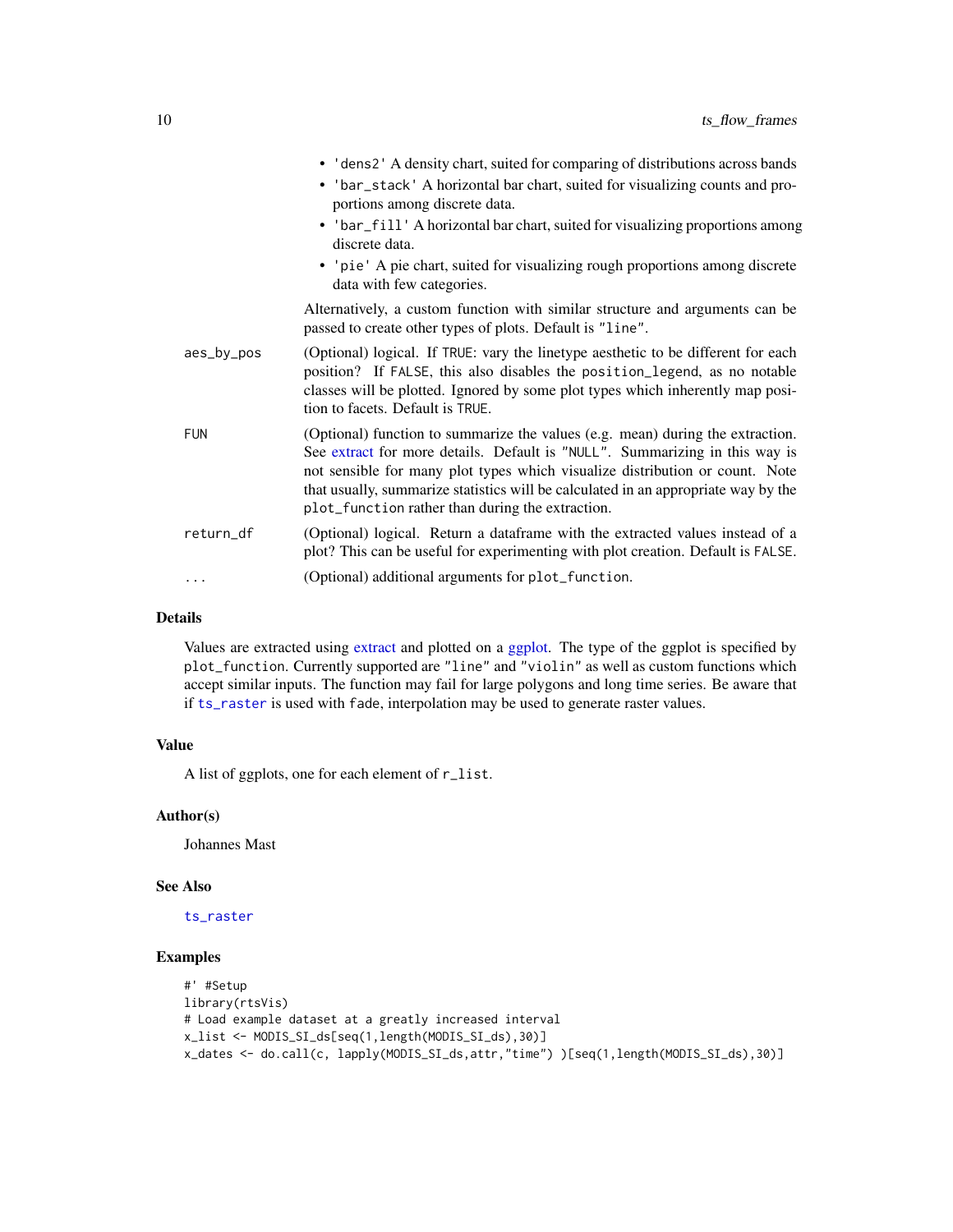```
#Fill NAs
x_list_filled <- ts_fill_na(x_list)
#Make a sequence of output dates, double the length of input dates
out_dates <-seq.POSIXt(from = x_dates[1],
                      to = x_dates[length(x_dates)],length.out = length(x_dates)*2 )
#For each output date, interpolate a raster image from the input files
r_list_out <- ts_raster(r_list = x_list_filled,
                       r_times = x_dates,
                       out_times = out_dates,
                       fade_raster = TRUE)
#Create the frames
# as from the desired layers
r_frames \leq ts_makeframes(x_list = r_flist_out, samplesize = 10,
                         l\_indices = c(1, 4, 3)# Create a line plot from the data extracted over points
points <- SI_positions$points #Polygons of Slovenian municipalities covered by the raster
flow_frames_point_line <- rtsVis::ts_flow_frames(r_list = r_list_out,
position_names = c("Ljubljana","Ivancna Gorica","Dolenjske Toplice","Loski Potok"),
band_names = c("620 - 670","841 - 876","459 - 479","545 - 565"),
 positions = points,
 band_colors = c("firebrick3","darkorchid3","dodgerblue3","olivedrab3"),
          band_legend_title = "Wavelength [nm]",
          position_legend_title = "Obcina",
          legend_position = "bottom",
          position_legend = FALSE,
          band_legend=TRUE,aes_by_pos = TRUE)
#Check one of the frames
flow_frames_point_line[[5]]
# Create a violin plot from the data extracted over polygons
# polygons <- SI_positions$polygons
#flow_frames_poly_vio <-
#rtsVis::ts_flow_frames(r_list = r_list_out,
# position_names = c("Radece","Ljubljana","Kocevje"),
# band_names = c("620 - 670","841 - 876","459 - 479","545 - 565"),
# positions = polygons,
# band_colors = c("firebrick3","darkorchid3","dodgerblue3","olivedrab3"),
# band_legend_title = "Wavelength [nm]",
# position_legend_title = "Obcina",
# position_legend = FALSE,
# legend_position = "left",
# band_legend=TRUE,aes_by_pos = FALSE,
# plot_function = "vio")
#Check one of the frames
# flow_frames_poly_vio[[5]]
```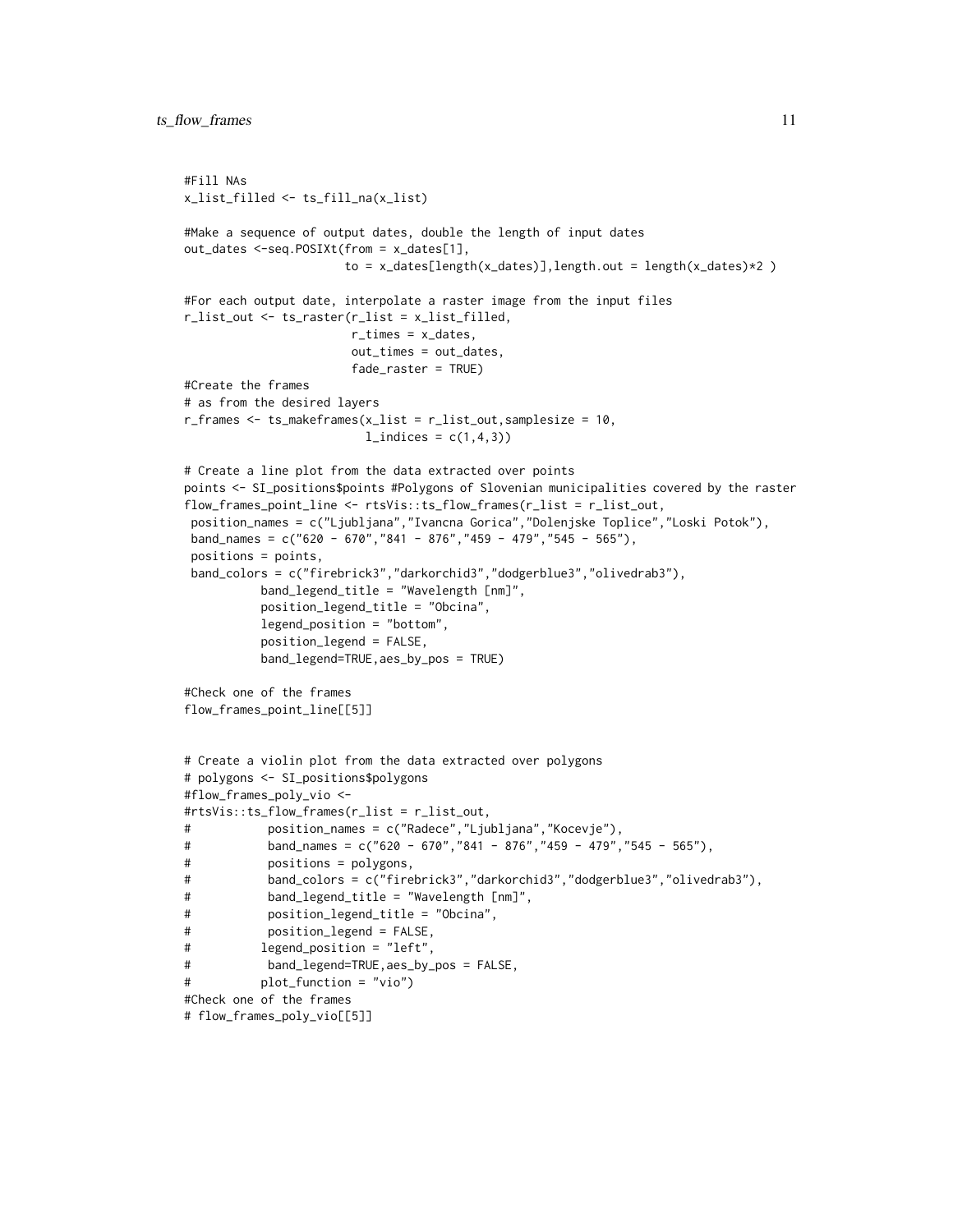<span id="page-11-1"></span><span id="page-11-0"></span>

#### Description

Create spatial ggplots of a raster time series

#### Usage

```
ts_makeframes(
 x_list,
 r_type = NULL,
 minq = 0.02,
 maxq = 0.98,
 samplesize = 1000,
 blacken_NA = FALSE,
  l_indices = NULL,
 alpha = NULL,
 hillshade = NULL,
  ...
)
```
#### Arguments

| x_list     | a list of raster objects.                                                                                                                                                                                                                                                                                               |
|------------|-------------------------------------------------------------------------------------------------------------------------------------------------------------------------------------------------------------------------------------------------------------------------------------------------------------------------|
| $r_t$ ype  | (Optional) character, one of "discrete", "gradient" or "RGB". By default,<br>attempts to discern the r_type from the content of r_list.                                                                                                                                                                                 |
| ming       | (Optional) numeric, lower quantile boundary for the stretch. Default is 0.02.                                                                                                                                                                                                                                           |
| maxq       | (Optional) numeric, upper quantile boundary for the stretch. Default is $0.98$ .                                                                                                                                                                                                                                        |
| samplesize | (Optional) numeric, number of samples per layer to determine the quantile from.<br>See sample Regular for details on the sampling. Default is 1000.                                                                                                                                                                     |
| blacken_NA | (Optional) logical. If TRUE: set NA to 0. Default is FALSE.                                                                                                                                                                                                                                                             |
| l_indices  | (Optional) numeric, a vector of layer indices specifying which layers are to be<br>plotted. Should contain 3 values for an RGB image or a single value for a<br>discrete or gradient image. By default, chooses the first three layers if r_type is<br>"RGB" and the first layer if r_type is "discrete" or "gradient". |
| alpha      | (Optional) numeric. The opacity of the plot. Default is 1.                                                                                                                                                                                                                                                              |
| hillshade  | (Optional) A raster layer. If one is provided, it will be used as the base layer and<br>plotted with ggR while the raster layers from x_list will be plotted over it with a<br>default alpha of 0.5. By default, no hillshade is used.                                                                                  |
| .          | (Optional) further arguments for the plotting.                                                                                                                                                                                                                                                                          |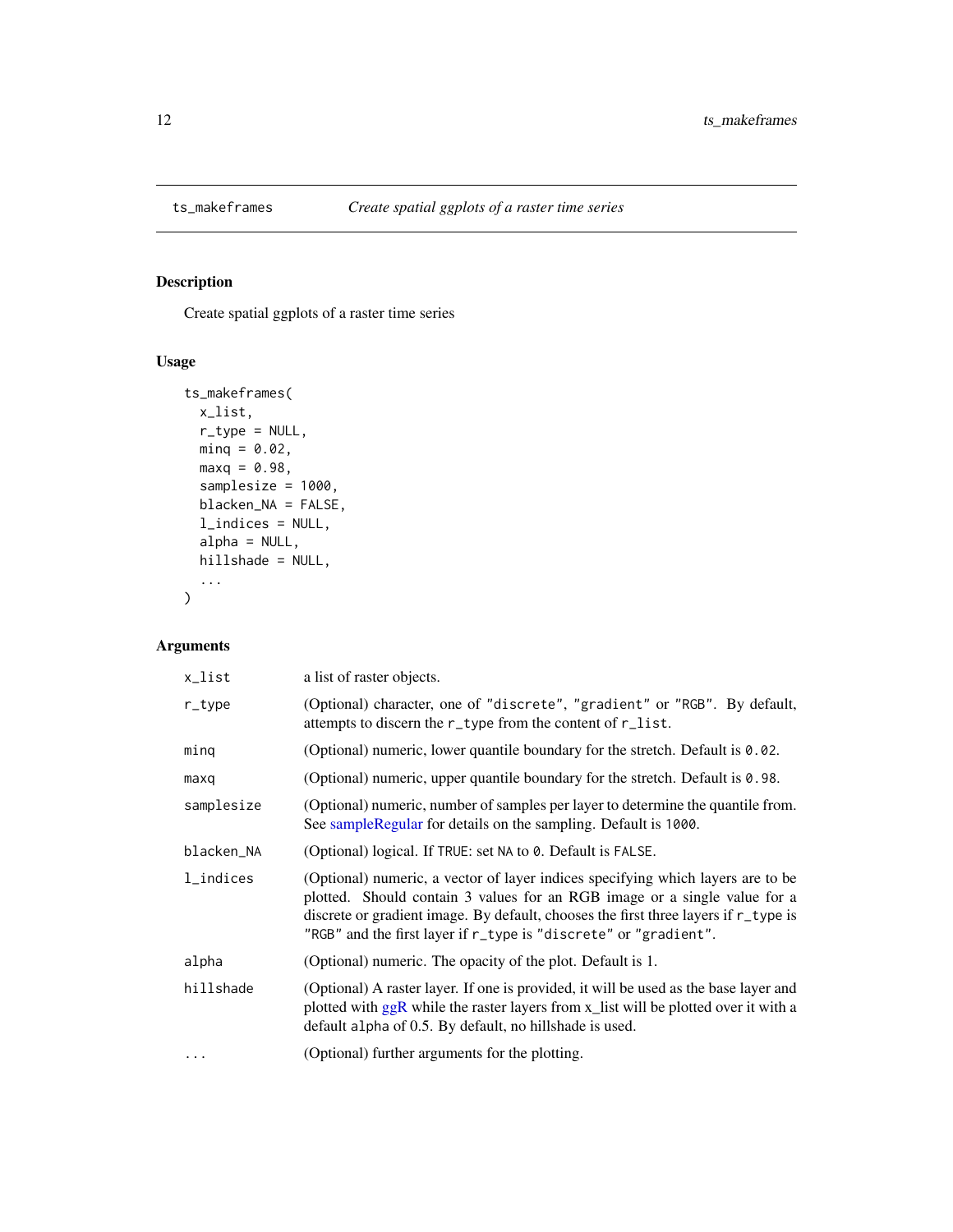#### <span id="page-12-0"></span>ts\_makeframes 13

#### Details

A linear percent stretch will be applied to each band to improve contrast. #

$$
(X - Low_{in}) * \frac{((High_{out} - Low_{out})}{(High_{in} - Low_{in}))} + Low_{out}
$$

# The stretch parameters #  $High_{out}, Low_{out}, High_{in}, Low_{in}$  # are calculated separately for each band based on the minq and maxq which are first applied to samplesize regular samples (see [sam](#page-0-0)[pleRegular\)](#page-0-0) of each individual layer. From these, across all layers belonging to a certain band, the minimum and maximum values are taken as the stretching parameters for the linear stretch, which is performed using [rescaleImage.](#page-0-0) Discrete r\_types will not be stretched. To further enhance the plots, consider using functionalities implemented in **moveVis**, (see <http://movevis.org/>). For example, a northarrow may be added to all frames using [add\\_northarrow.](#page-0-0)

#### Value

A list of ggplots

#### Author(s)

Johannes Mast

#### Examples

```
#Setup
# Load example dataset at a greatly increased interval
x_list <- MODIS_SI_ds[seq(1,length(MODIS_SI_ds),25)]
x_dates <- do.call(c, lapply(MODIS_SI_ds,attr,"time") )[seq(1,length(MODIS_SI_ds),25)]
#Fill NAs
x_list_filled <- ts_fill_na(x_list)
#Make a sequence of output dates, double the length of input dates
out_dates <-seq.POSIXt(from = x_dates[1],
                         to = x_d \text{ates}[\text{length}(x_d \text{ates})], \text{length}.\text{out} = \text{length}(x_d \text{ates}) \times 2)#For each output date, interpolate a raster image from the input files
r_list_out <- ts_raster(r_list = x_list_filled,
                          r_times = x_dates,
                          out_times = out_dates,
                          fade_raster = TRUE)
#Create the frames
# as from the desired layers
r_frames <- ts_makeframes(x_list = r_list_out,samplesize = 10,
                            l\_indices = c(1, 4, 3)
```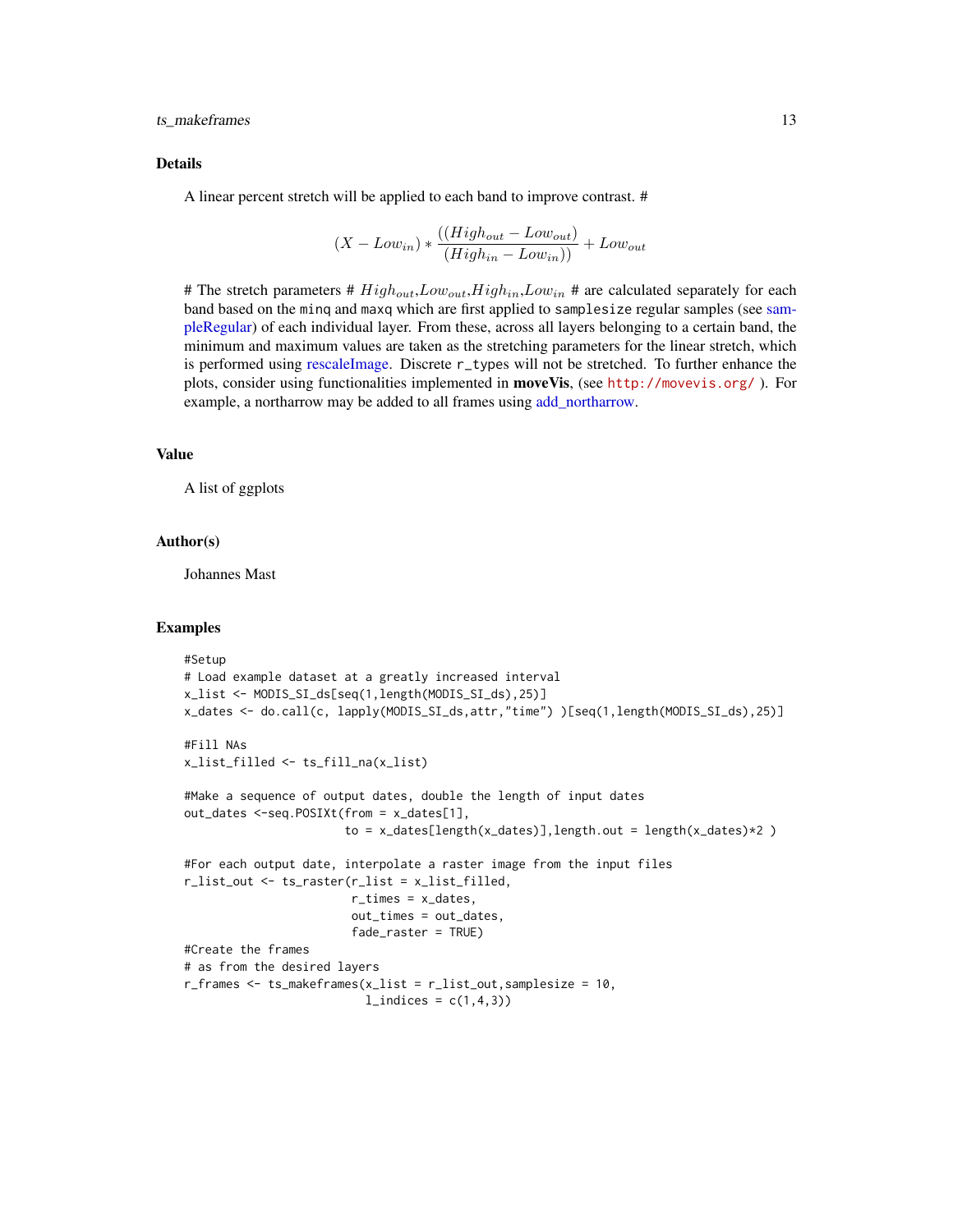#### Description

This function assembles a raster time series by assigning or interpolating input rasters to a target time series.

#### Usage

```
ts_raster(
  r_list,
  r_times,
  out_times = NA,
  fade_raster = FALSE,
  ...,
  verbose = TRUE
\lambda
```
#### Arguments

| r_list      | a list of raster objects.                                                                                                                                                               |
|-------------|-----------------------------------------------------------------------------------------------------------------------------------------------------------------------------------------|
| $r_t$ times | POSIX ct, a vector of times corresponding to the elements of r_list.                                                                                                                    |
| out_times   | POSIX ct, a vector of times for which output rasters will be created.                                                                                                                   |
| fade_raster | (Optional) logical. If TRUE performs a linear interpolation to calculate the values<br>for the output raster. Otherwise uses a nearest temporal neighbor approach.<br>Default is FALSE. |
| $\ddots$    | additional arguments.                                                                                                                                                                   |
| verbose     | (Optional) logical. If TRUE outputs progress. Default is TRUE.                                                                                                                          |

#### Value

a list of raster objects.

#### Author(s)

Jakob Schwalb-Willmann, Johannes Mast

#### Examples

#### #Setup

```
library(rtsVis)
# Load example dataset at a greatly increased interval
x_list <- MODIS_SI_ds[seq(1,length(MODIS_SI_ds),30)]
x_dates <- do.call(c, lapply(MODIS_SI_ds,attr,"time") )[seq(1,length(MODIS_SI_ds),30)]
```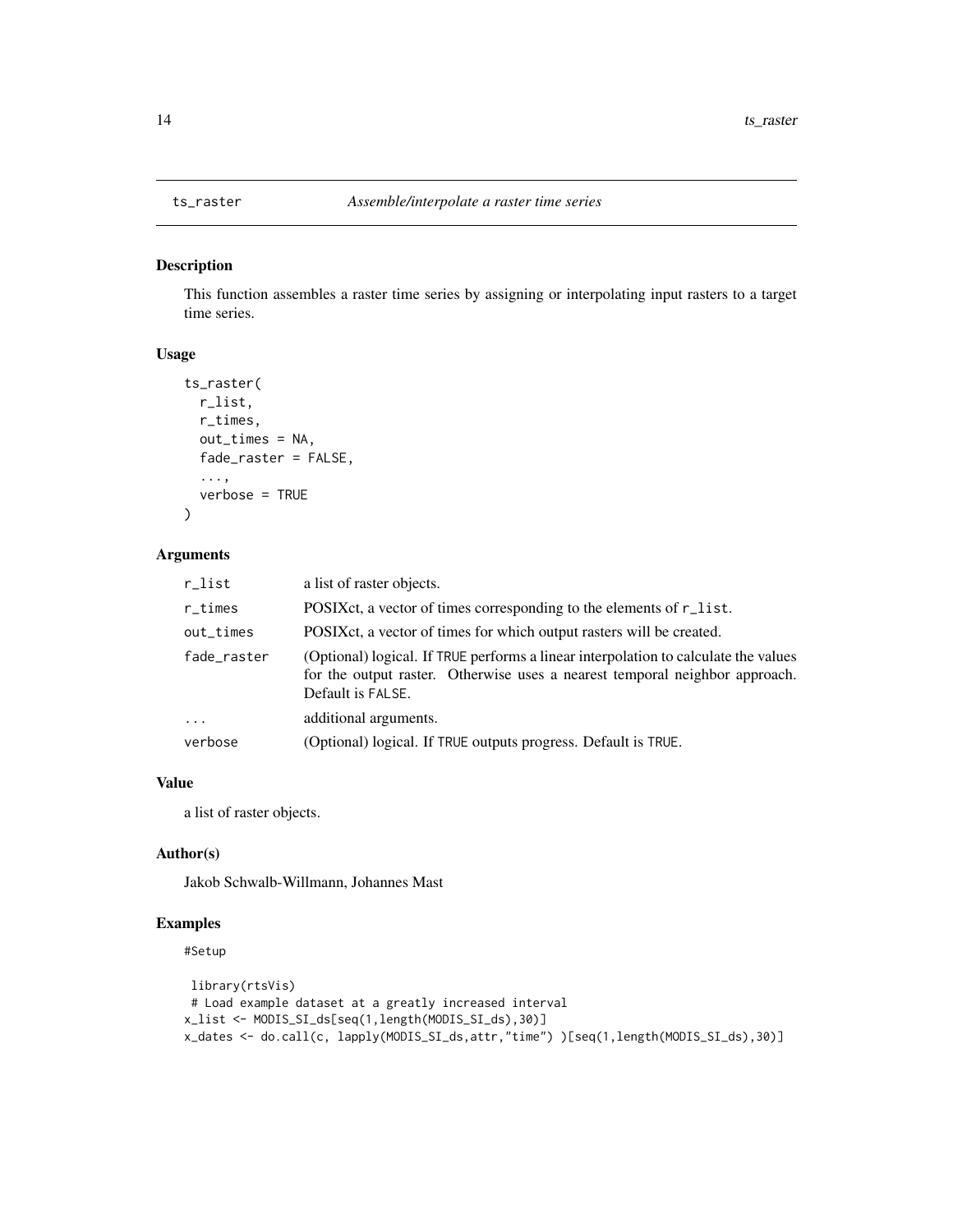ts\_raster 15

```
#Fill NAs
x_list_filled <- ts_fill_na(x_list)
#Make a sequence of output dates, double the length of input dates
out_dates <-seq.POSIXt(from = x_dates[1],
                      to = x_data[length(x_data)], length.out = length(x_data) > 2 )
#For each output date, interpolate a raster image from the input files
r_list_out <- ts_raster(r_list = x_list_filled,
                       r_times = x_dates,
                       out_times = out_dates,
                       fade_raster = TRUE)
```